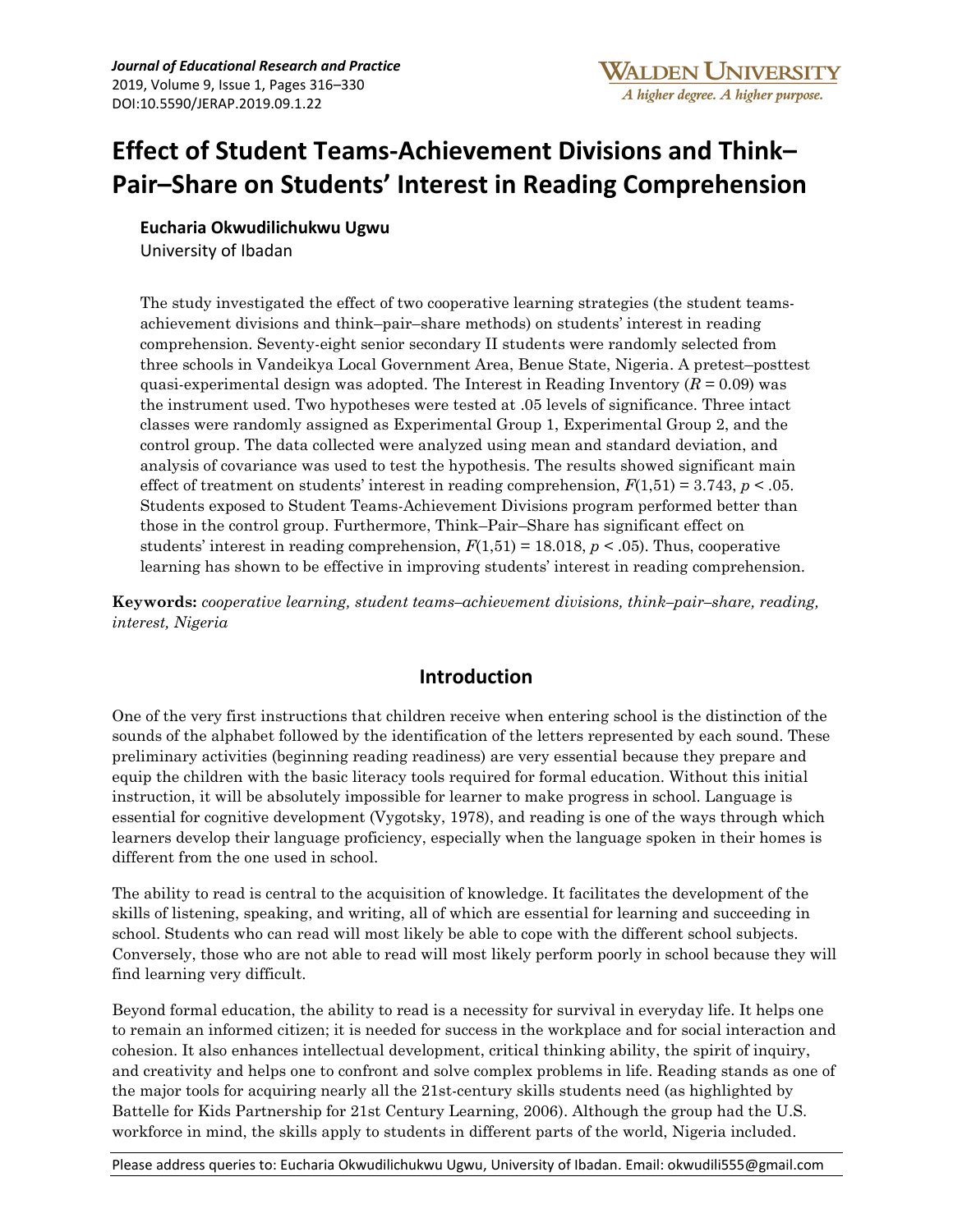Acquiring learning and innovation skills, for example, is dependent on the ability to read. It was not out of place that English, reading, and language arts were recognized by the Partnership for 21st Century Learning as part of the core subjects that students must learn to be ready for the workforce. The other areas, such as arts, mathematics, economics, science, geography, history, government, and civics (Battelle for Kids Partnership for 21st Century Learning, 2006), are only open to students who can read and write. The inability to read would mean that a student would be deprived of the development of all these essential skills and, invariably, would find it difficult to cope in society. Reading controls almost every learning activity in school and remains significant during work.

In Nigeria, however, more and more students are finding it difficult to read. An alarmingly high percentage of learners in Nigerian public schools are unable to read, and some who can read are unable to use the skill as a tool for learning (Muodumogu, 2012). This means that they have low reading proficiency. It has also been observed that helping learners become independent readers who love to read is one of the major problems confronting the school system in Nigeria (Oyetunde & Muodumogu, 2009). Given this background, it is therefore not surprising that many of these students, especially those in the numerous public schools, are faced with constant academic failures. Without the ability to read, students will not only fail but will be unable to cope with the demands of literacy. School failure has other negative consequences such as dropping out of school and engaging in antisocial behaviors.

However, students' failures have a strong link with their poor knowledge of English language, which is not only a school subject but also the language of instruction. In Nigeria, reading lessons are incorporated into language lessons (English language mostly, and in isolated cases, the indigenous languages) and are mostly taught by the language teachers. Besides, reading specialists are hardly available in Nigerian public primary and secondary schools. This means that students who find the English language difficult will most likely find reading a difficult task.

The failure rate of students in the English language, especially on their external exams such as the Senior Secondary School Certificate Examination, has been ascribed to poor language performance, which has its root in poor reading culture. Students were said to have manifested poor knowledge or command of the English language, as evident in their poor expression of ideas, poor grammatical expression, and poor mechanical accuracy. They were unable to define terms, follow written instructions, or understand questions that demand a high level of thinking, and they gave shallow answers (National Business and Technical Examinations Board, 2017; West African Examination Council [WAEC], 2018). Most factors enumerated here are linked to students' inability to read. Thus, among the recommendations of the National Business and Technical Examinations Board and WAEC were that students should develop the habit of reading novels, magazines, and journals and use dictionaries to improve their vocabulary development.

Because reading holds the key to educational attainment and success in school, teachers need to find ways to make its teaching insightful, interesting, and productive. If this is done, students will most likely develop proficiency and interest in reading on their own. Interest is an important factor in teaching and learning. Rotgans and Schmidt (2018) considered interest as one of the qualities that students bring in their learning tasks. Interest in learning or in school subjects also relates to students' academic achievement (Kpolovie, Okoto, & Joe, 2014; von Maurice, Dörfler & Artelt, 2014). The more interested students are in a subject, the more likely they will spend time in learning it. Therefore, if students find reading interesting rather than boring, they will spend more time reading. However, because reading is not an easy task, it is the duty of the teachers to find ways of teaching it to boost students' interest. This can be achieved if they diversify their methods of teaching reading comprehension. Rotgans and Schmidt (2018) believed that when students lack interest in a particular school subject, the teacher can use instructional intervention to offset their lack of individual interest and, consequently, rouse their situational interest. Citing other authors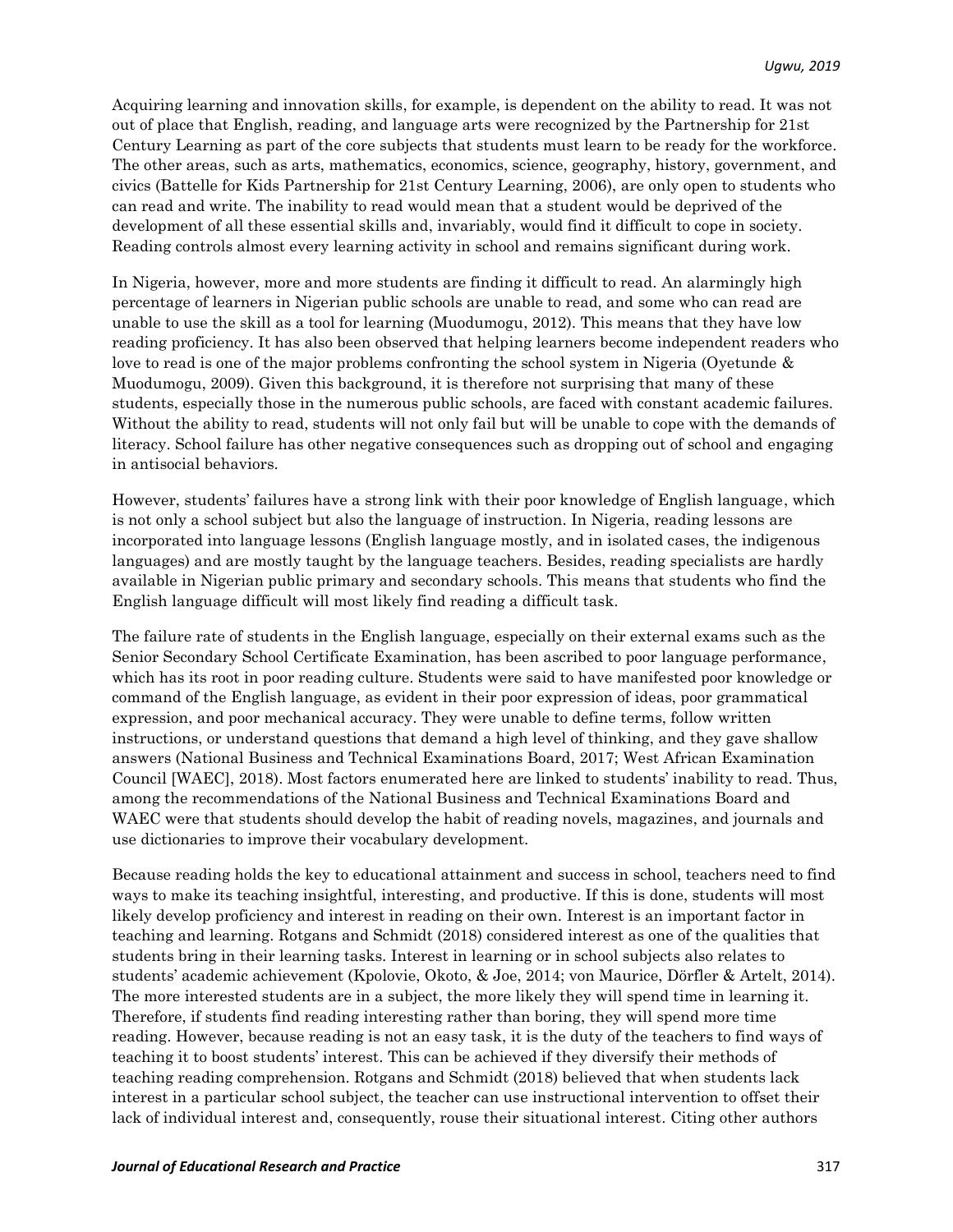such as Schraw, Flowerday, and Lehman (2001), the authors define situational interest as the motivational state students experience during engagement with a particular task. On the contrary, inadequate and inappropriate instructional methods and materials could reduce students' interest in learning and also worsen their attitude to school (Kpolovie et al., 2014).

The traditional teaching method, which remains a common teaching strategy among Nigerian teachers, has not been effective in teaching reading comprehension. This method of teaching, according to Muodumogu (2012) de-emphasizes the concept of reading as an interactive, purposeful, and constructive process of meaning-making. If students are to be helped to develop an enduring interest in reading, there is a need to find alternative ways to enhance teachers' pedagogical practices. Thus, Enighe and Afangideh (2018) recommended that teachers should diversify their instructional strategies when teaching reading to help learners develop reading proficiency and that they need to move from the conventional method of teaching reading.

Cooperative learning is a teaching technique that has proved effective in teaching different school subjects by many teachers. Cooperative learning is rooted in students collaborating to maximize learning. Morgan (2012) believed that cooperative learning helps students to think, speak, and write more clearly; listen more attentively and respectfully to others' ideas; take turns in conversation; use text to support their ideas; and become more immersed in working together. Two common cooperative learning strategies that have been successfully used to teach different school subjects to learners at different levels of education and of varying academic abilities are student teamsachievement divisions (STAD) and think–pair–share (TPS; Sumekto, 2018; Yaduvanshi & Singh, 2019; Q. Yusuf, Jusoh & Yusuf, 2019).

Both STAD and TPS are activity based, as students are tasked to achieve different learning objectives that are only possible through their individual and collaborative efforts. When students are active, their interest tends to be sustained. Group discussion, which is central to both strategies, can equally aid in sustaining students' interest. Through discussion, students are able to exchange ideas, look at issues from different perspectives, widen the scope of their knowledge, and learn different ways of solving problems. Thus, teaching reading comprehension through STAD and TPS strategies could help students to arrive at a deeper level of comprehension and, in turn, make reading more interesting, engaging, and productive. Learners who are less proficient in reading could be motivated through peer tutoring and group discussion. Given the numerous benefits of cooperative learning, this study investigated whether teaching reading comprehension with STAD and TPS strategies could increase students' interest in reading comprehension in a selected secondary school in Vandeikya Local Government Area, Benue State, Nigeria.

## **Background and Literature Review**

Reading is so central to education that students who are not able to read encounter problems in their overall achievement, including in other subjects. Reading provides students with an unrestricted opportunity for information, widens their intellectual horizon, improves general mental development, and is a catalyst for intellectual growth (Sama & Hindatu, 2017). However, there is research evidence that many Nigerian students do not have much interest in reading, preferring more enjoyable activities such as watching television and engaging in social media platforms (Anyaegbu, Aghauche & Nnamani, 2016; Babarinde, Babarinde & Dike, 2017). For many students, reading is a boring and cumbersome activity. Some lack interest in reading because it takes time and concentration (Oyewusi, 2008). Studying for exams remains a major (if not the only) reason many students read (Anyaegbu et al., 2016; A. R. Yusuf & Awoyemi, 2018). However, exam-driven reading cannot lead to the attainment of the other essential benefits of reading, and students who wait until exam time to read will not be able to maximize their learning because knowledge acquisition is a cumulative venture. Chukwudi-Ofoedu, Amala, and Igbokwe (2011) claimed that lately, even reading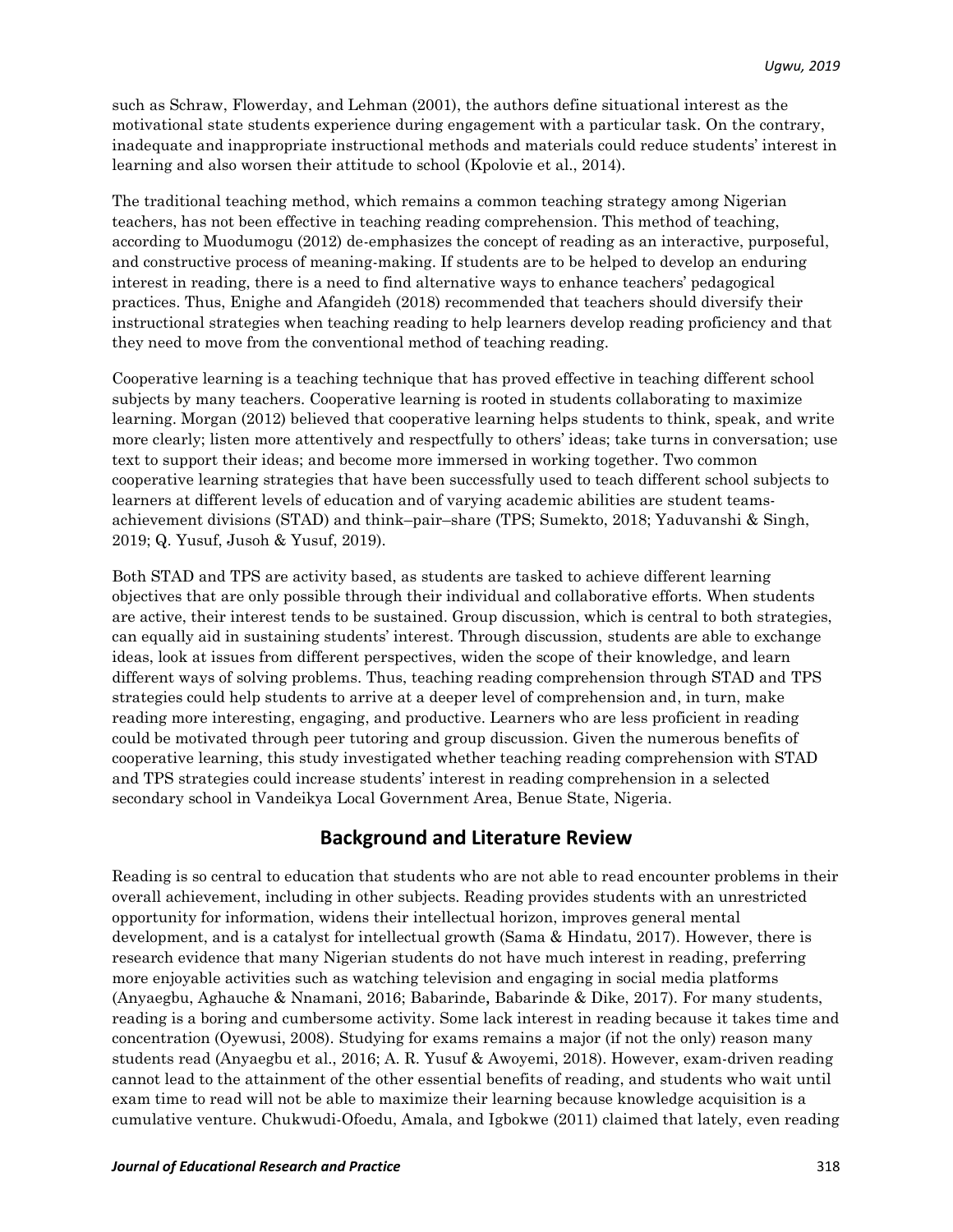to excel on exams is becoming unpopular among students. This is substantiated by the unending cases of exam malpractices among secondary school students, especially in their external exams, which has become worrisome.

In the yearly tests organized by the examining bodies such as WAEC and the National Examination Council (NECO), there are few years from which a significant number of results were not withheld due to exam-related offenses. Sometimes the credibility of the results becomes questionable by the general public. For instance, student results statistics released by NECO (2015) show that in 2011, 51,312 (i.e., 4.42%) English language exam scores were cancelled. Within 5 years (2011–2015), a total of 78,178 scores (representing 7.03%) were cancelled. English language scores are not the only ones cancelled—scores for other school subjects are, too. A 5-year summary of seven arts subjects (English, Christian religious studies, history, Islamic studies, government, literature-in-English, and commerce) lists 206,393 cancelled results. The NECO registrar reported that 50,586 candidates who sat for the Senior Secondary Certificate Examination in 2017 were involved in exam malpractices and that 276 schools in 34 states were involved in mass cheating (NECO, 2015). In 2018, a total of 20,181 candidates equally cheated in the exam—3,269 in mathematics and 2,177 in English language (Fapohunda, 2018; Inegbenehi, 2018). To address the issue of exam malpractices, WAEC hosted the International Summit on Examination Malpractice on October 19–20, 2017, in Lagos, Nigeria. The participants noted that exam malpractice was an offshoot of many negative factors, including students' laziness, poor reading habits, and misuse of advancements in technology. WAEC (2017) highlighted that "combating exam malpractice should be considered a national and regional concern and treated as an emergency, given its wider international implications on quality assurance" (p. 3). To curtail this negative practice, the body expressed the need to enhance teachers' pedagogical practices through retraining and capacity building for deep learning to make learning more interesting and meaningful and to awaken students' innate abilities.

The fact that there are so many candidates involved in exam malpractices in Nigeria is a sign that students are not able to read meaningfully to prepare for and take their exams. Thus, the desire to pass at all cost leads to engagement in unwholesome practices. Sometimes, even teachers and school heads who are supposed to supervise the exams and ensure their credibility have been accused of aiding students in cheating and also helping to leak the questions ahead of test time. In his opening address of the 67th annual council meeting of WAEC, the WAEC registrar, Dr. Iyi Uwadiae, stated that exam malpractice is a scourge in the education sector of WAEC member nations. The malaise, he added, pervades the school system at all levels and poses "a challenge to the propensity for academic attainments and a threat to the reliability of assessment processes" (WAEC, 2019, p. 3).

If students are able to read, they will certainly maximize their learning and be confident when they have to perform academic tasks, especially during their exams. It is, therefore, very important that English language teachers prioritize teaching reading to equip students with the skills they need for success in school. Korb (2011) said that an important goal in literacy instruction is to help learners develop a lasting interest in reading. This is, however, not a simple task. Fisk (2013) argued that unless you spark students' interest in reading, they will continue to avoid it and opt for other, more pleasant activities. Osokoya (2011) also opined that no matter the ability of the teacher and the techniques he or she uses to pass on knowledge or skills, learners' interests must be considered if learning is to actually take place.

Interest is, therefore, an important trait that teachers need to help students develop to enjoy the reading lessons. However, teachers must bear in mind that achieving this can be a slow process that demands patience and consistency. Elliott, Kratochwill, Cook, and Travers (2000) explained that holding students' interest is a long-term, developmental process and that the extent to which students are interested in an area of knowledge could predict how much attention they will give to it and how well they will process, comprehend, and remember it. If students are interested in reading,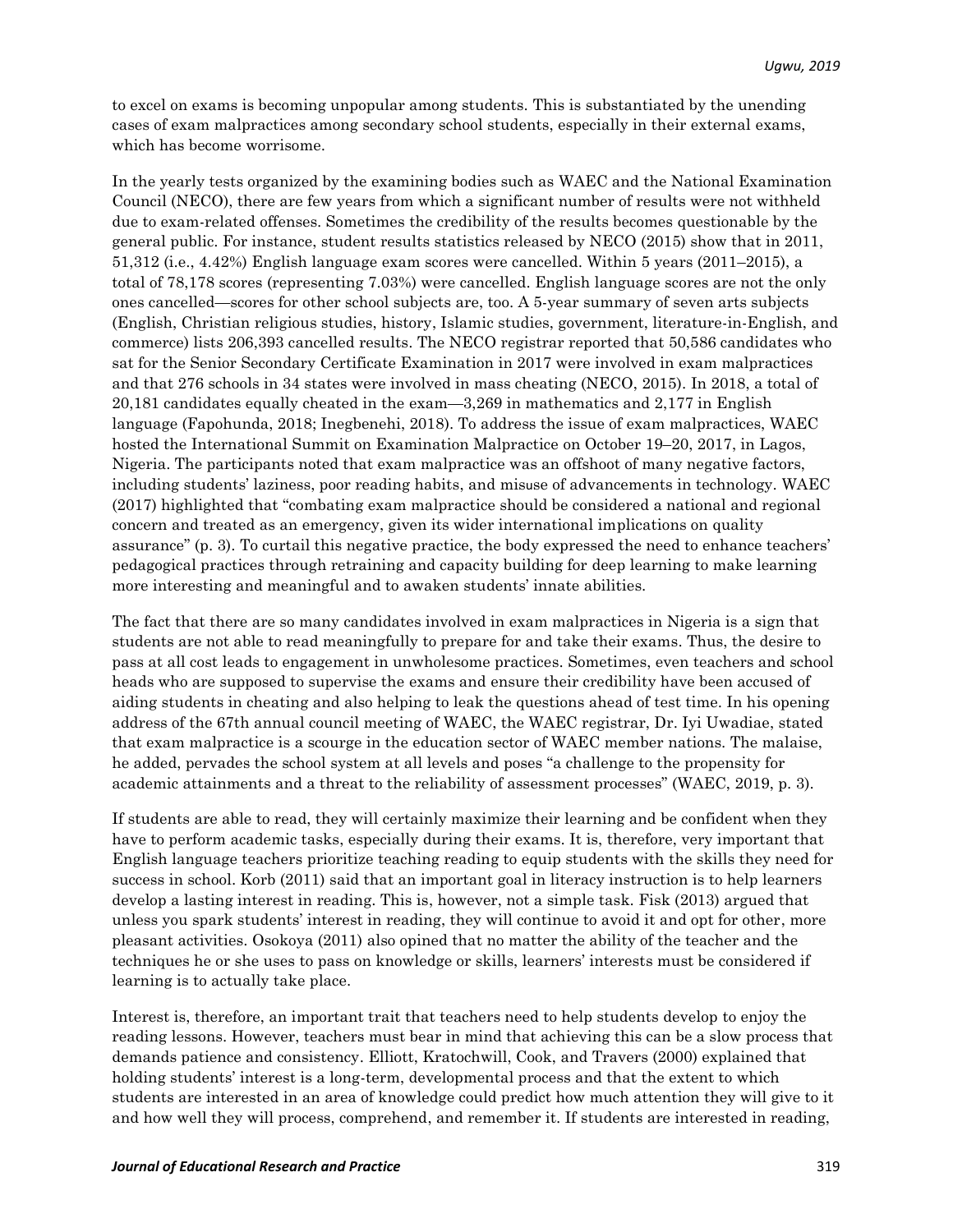they will better process and comprehend what they read. They will also be more eager to engage in reading out of their own volition.

However, in the present globalized world laden with social media platforms that are so enticing, it is not surprising that students are distracted from reading and sustaining their interests in reading is not so easy. This problem is not specific to Nigeria but to young people in different parts of the world. Prensky (2001) pointed out that today's average college graduates may have spent fewer than 5,000 hr of their lives reading but up to twice that playing video games and perhaps up to 20,000 hr watching television. Teachers, therefore, need to use all the available means if they are to succeed in winning learners' interest in reading. If students are interested in reading, it will be easier to teach them every other school subject. If the reverse is the case, teachers may find it very hard to teach.

The way reading lessons are handled by teachers can greatly facilitate learners' interest in the lesson and in reading as a whole. Reading comprehension may pose a problem to students because reading exercises could come from any subject area. Thus, teachers need to use different teaching techniques, most especially the ones that would make the lessons as participatory as possible. Betts (1992) argued that to meet today's education goals, there must be a system change that would require a shift from dictatorial to participative organizational styles, from instruction to learning, and from the teacher as the sole source of information to the availability of many information resources accessible to students, of which the teacher is only one. Such a system shift would involve providing varied learning structures including self-directed, one-on-one, small groups, lecture, field study, apprenticeships, mentoring, and collaborative work in intact teams. It is also a call to shift from the traditional way of teaching and learning whereby the teacher assumes the center stage to a method that is both collaborative and student centered. The traditional method of teaching has clearly not been so effective in teaching reading comprehension in Nigerian secondary schools. Students will not take interest in reading unless they understand what they read. The traditional method does not emphasize group or activity-based reading in the classroom. This is why alternative methods of teaching reading comprehension are needed in the Nigerian classrooms.

Applying the propositions of Betts (1992) to the teaching of reading comprehension would require looking at the entire process as a social and collaborative activity. Collaborative activities can help students to learn from one another, thereby shaping their ideas and learning different reading strategies from their peers. This can equally enhance critical thinking especially when they connect the reading texts with their previous experiences. Group work also enables students to give and receive immediate feedback from one another and from the teacher. All these could lead to sustained interest in reading.

Some of the suggestions of Betts (1992) are accommodated in cooperative learning, which has become a popular teaching technique among educators. Earlier studies have shown that students who are exposed to cooperative tasks may develop greater comprehension and that the method could be used to sustain students' interest in learning (Adb-Rahim, Jusoff, & Roslan, 2011). Cooperative learning is one teaching strategy that emphasizes constant interaction among students.

In a cooperative classroom, learners play active roles as they struggle to improve their learning. Every member is expected to contribute to the learning process. Slavin (2010) stressed that group goals and individual accountability are the two conditions that determine the effectiveness of cooperative learning. There are many cooperative learning strategies, including the jigsaw method, STAD, TPS, the student team learning method, the teams–games–tournament strategy, Cooperative Integrated Reading and Composition program, the learning together technique, and the round robin technique (Mandal, 2009; Slavin, 1991).

STAD and TPS were selected for this study because they have been shown to be simple to use. Nuha (2011) considered STAD to be an appropriate cooperative learning strategy for teaching subjects with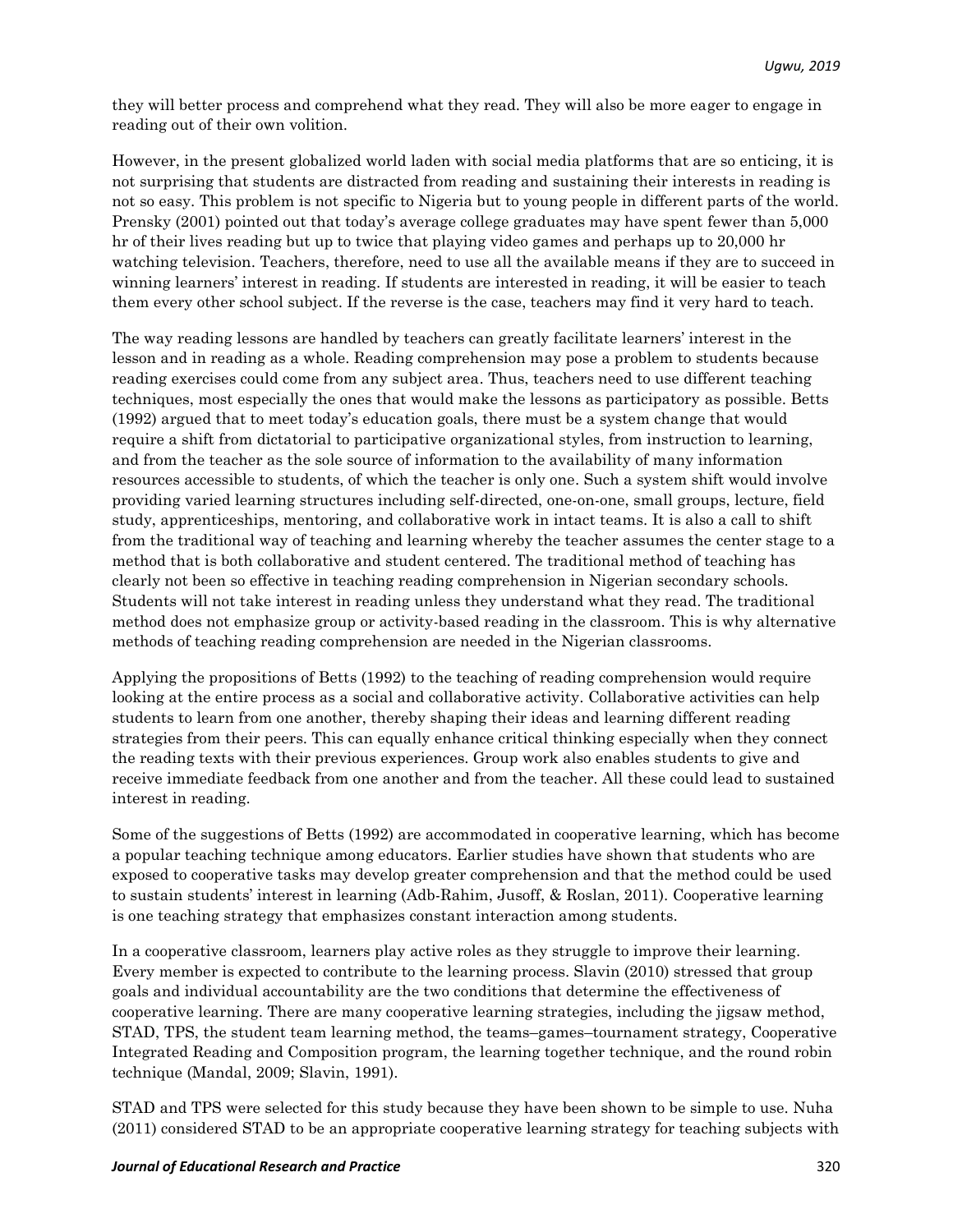well-defined objectives such as language usage and mechanics, geography, mathematics, and science. STAD involves assigning students to four-member learning teams that are mixed in performance level, gender, and ethnicity (Slavin, 1996). TPS has three stages derived from its name (i.e., think, pair, and share). It was envisaged that the mutual interactions that STAD and TPS enable could bring enrichment in a reading class. STAD takes advantage of the heterogeneity in the classrooms by encouraging students to learn from one another, especially from their more knowledgeable peers (Jalilifar, 2010). Through the three stages of TPS, students are able to discuss the questions generated by the teacher and respond to them in their groups. As they share their results with the rest of the class, deeper comprehension of texts can take place. STAD and TPS activities also encourage both peer and teacher feedback.

Cooperative activities offer learners multiple opportunities to exchange their ideas with one another. Personal and group efforts to learn and contribute to the achievement of the group learning goals could lead to sustained interest. TPS for example, enables students to be more critical as they go through its three stages. By pairing and sharing with their peers, they gain wider experiences and are able to see the meaning of the text from different perspectives. The two strategies (TPS and STAD) could enable learners to tap from one another's wealth of experiences and use same to aid comprehension. When students are encouraged to discuss what they read within their groups, reading may become not only enjoyable but also richer in meaning.

One of the instruments for investigating students' interest in reading is the Interest in Reading Inventory (IRI). IRI is used to ascertain whether students like to read or not. Knowing the extent to which students are interested in reading could give the teacher direction on where to begin the reading lessons, to anticipate students' learning difficulties and plan how to address them so that learning can take place.

## **Theoretical Framework**

This study reinforces Bandura's (1977) social learning theory, in which Bandura argued that behavior is learned from the environment through observation, imitation, and modeling. Humans can actively process the information they receive, and learning as a cognitive process takes place in a social context. Through observation, children can pattern their behaviors after those of the people around them. The theory equally emphasized the importance of reinforcement in shaping children's behavior.

Reinforcement is a term used by behaviorist–psychologists to describe a stimulus that could be presented or withdrawn to increase or decrease the probability of performing certain behaviors. Reinforcement can be positive or negative, internal (intrinsic) or external (extrinsic; McLeod, 2016). A child is more likely to repeat a behavior that attracts positive reinforcement. Moreover, external reinforcement will have more impact on the child if it meets his or her needs. However, an individual may respond to stimulus only if the person sees its usefulness and impact.

Social learning theory is relevant in understanding both cooperative learning and reading comprehension because reading involves a cognitive process of making meaning. Although the reading teacher serves as a facilitator in a cooperative learning classroom, he or she is also expected to be a model for the children. Because heterogeneity is encourage when forming cooperative learning groups, students are able to learn different strategies from their peers.

Moreover, cooperative learning, especially STAD and TPS, encourage intrinsic and extrinsic reinforcements. Each student needs the former to be able to commit to the group learning goals. The desire to succeed could also lead to intrinsic reinforcements. Additionally, both techniques equally encourage recognizing the best group based on their improvements at the end of the lessons. Such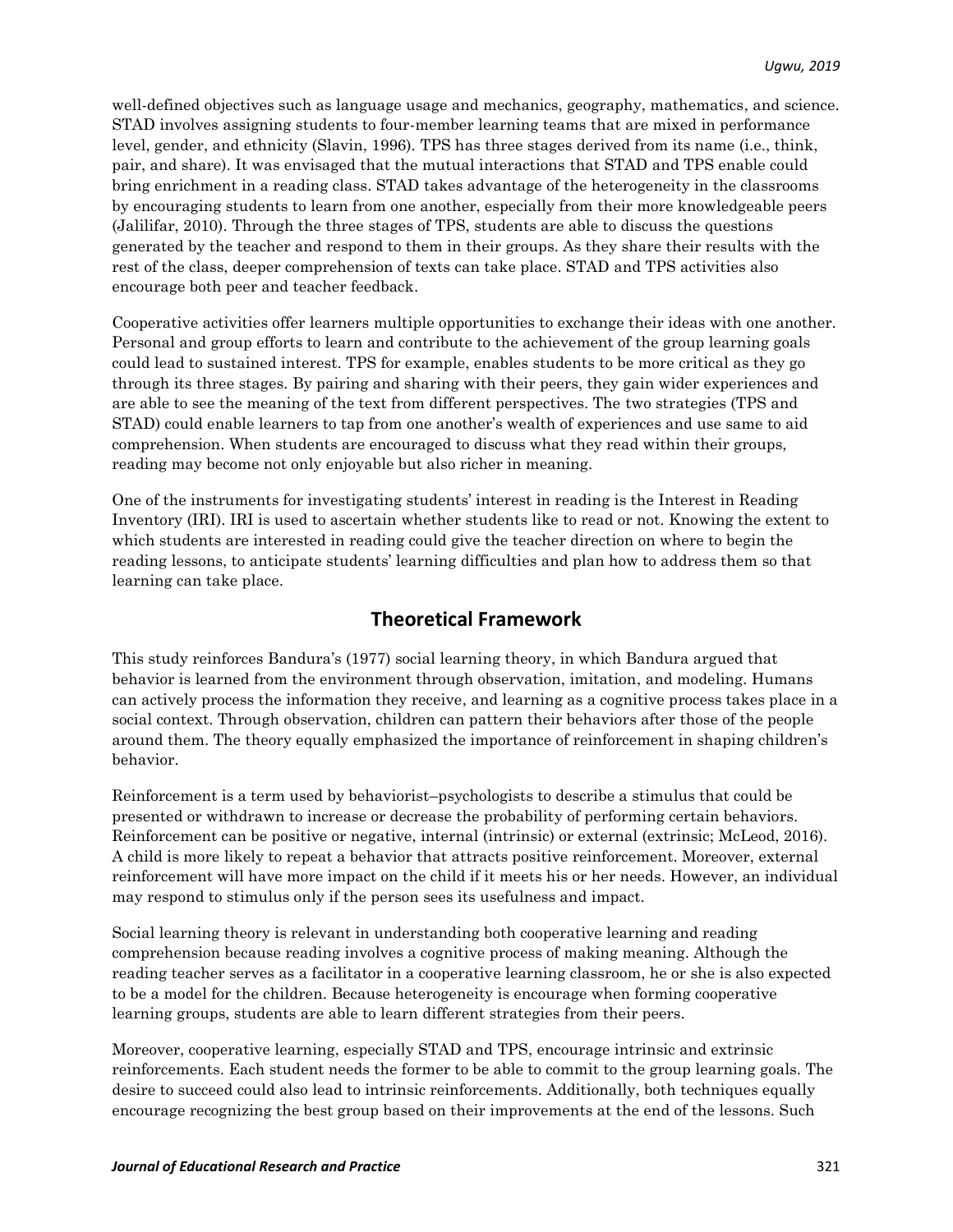recognitions are positive (extrinsic) reinforcements and could help to increase students' interest. The following hypotheses were tested at the .05 level of significance:

*Hypothesis 1:* The STAD cooperative learning strategy has no significant effect on students' interest in reading comprehension.

*Hypothesis 2:* The TPS cooperative learning strategy has no significant effect on students' interest in reading comprehension.

## **Method**

This study used a pretest–posttest quasi-experimental design. Three intact classes (senior secondary II) were randomly selected from three secondary schools and divided into one of two experimental groups (Experimental Group 1 used STAD; Experimental Group 2 used TPS) or the control group (which used the traditional method of teaching that was already in place). Seventy-eight students (*n*   $= 43$  male,  $n = 35$  female) formed the sample size.

IRI was used for data gathering, and the reliability of the instrument was obtained  $(R = 0.89)$ . The 30-item IRI was designed following a 4-point Likert scale (4 = *strongly agree*, 3 = *agree*, 2 = *disagree*, 1 = *strongly disagree*). Some of the items were adapted from Erschabek (2010) and others were constructed by the researcher. The researcher equally prepared 12 lesson plans to guide the teachers to teach reading comprehension for 4 weeks (four plans using STAD, four plans using TPS, and four control plans).

The IRI was administered on the experimental and control groups on the first week before the commencement of their lessons. This was followed by the weekly reading comprehension lessons. Each group received a weekly 45-min lesson following the criteria set on the lessons plans. At the end of the 4 weeks, the IRI was administered to students for the second time. Data collected were analyzed using SPSS. Analysis of covariance was used to test the hypotheses at .05 levels of significance; mean and standard deviation were used to answer the research questions.

*Research Question 1:* What effect will the STAD cooperative learning strategy have on students' interest in reading comprehension?

*Research Question 2:* To what extent would TPS cooperative learning strategy affect students' interest in reading comprehension?

### **Results**

#### **Hypothesis 1**

Table 1 indicates that the mean interest scores at pretest were *M*ExperimentalGroup1 = 20.91 (*SD* = 7.26) and  $M_{\text{ControlGroup}} = 17.92 \ (SD = 5.56)$ ; at posttest, they were  $M_{\text{ExperimentalGroup}} = 39.61 \ (SD = 5.47)$  and  $M_{\text{ControlGroup}} = 33.69 \ (SD = 6.68)$ . The mean gain was  $M_{\text{ExperimentalGroup}} = 18.7 \ (SD = -1.79)$  and  $M_{\text{ControlGroup}} = 15.77 \,(SD = 1.12)$ . The mean difference of the two groups is 5.92 in favor of the experimental group.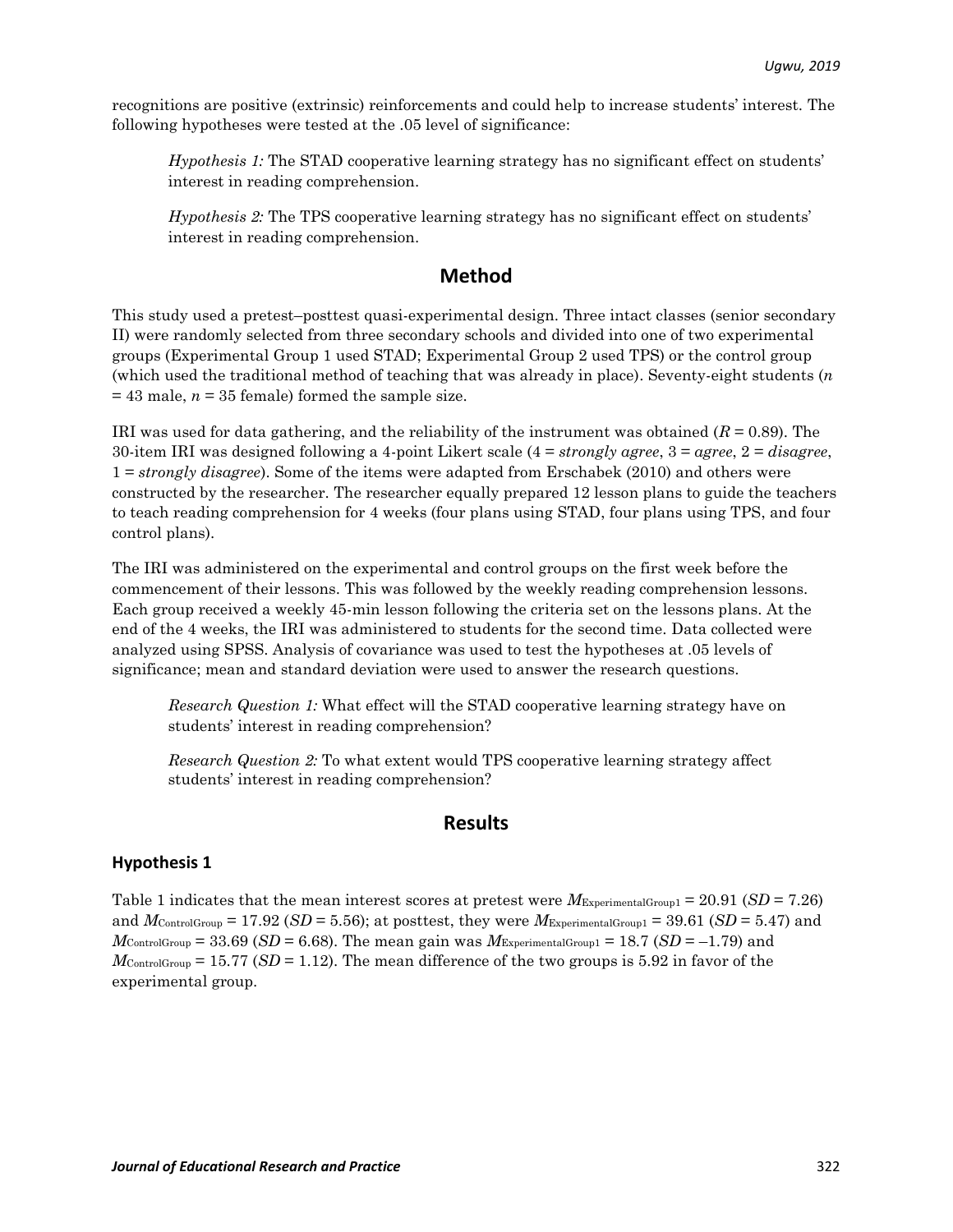**Table 1.** *Mean and Standard Deviation of Interest in Reading Comprehension of Students Exposed to the Student Teams-Achievement Divisions (Experimental Group 1) Cooperative Learning Strategy and Those Taught Using the Traditional Teaching Strategy (Control Group)*

|                      |    | Pretest |      | <b>Posttest</b> |      |        |  |
|----------------------|----|---------|------|-----------------|------|--------|--|
| Group                | N  | M       | SD   | M               | SD   | M Gain |  |
| Experimental Group 1 | 24 | 20.91   | 7.26 | 39.61           | 5.47 | 18.7   |  |
| Control group        | 30 | 17.92   | 5.56 | 33.69           | 6.68 | 15.77  |  |
| Mean difference      |    |         |      | 5.92            |      |        |  |

Further statistical analysis of the results (see Table 2) indicates that *F*(1,51) = 13.743, *p* = 0.001. Because the *p* value (.001) is less than the alpha level (0.05), the null hypothesis is not accepted. This means that the STAD cooperative learning strategy has significant effect on students' interest in reading comprehension.

**Table 2.** *Analysis of Covariance of Mean Interest Scores of Students Exposed to the Student Teams-Achievement Divisions (STAD) Cooperative Learning Strategy and Those Exposed to the Traditional Teaching Strategy*

|                   | Type III Sum         |                    | Mean    |        |      |
|-------------------|----------------------|--------------------|---------|--------|------|
| <b>Source</b>     | of Squares           | $\boldsymbol{d}$ f | Square  | F      |      |
| Corrected model   | 247.144 <sup>a</sup> | $\overline{2}$     | 123.572 | 16.340 | .000 |
| Intercept         | 310.860              |                    | 310.860 | 41.105 | .000 |
| Pre-STAD interest | 99.736               |                    | 99.736  | 13.188 | .001 |
| Group             | 103.935              |                    | 103.935 | 13.743 | .001 |
| Error             | 385.689              | 51                 | 7.563   |        |      |
| Total             | 9681.000             | 54                 |         |        |      |
| Corrected total   | 632.833              | 53                 |         |        |      |
| $\sum_{i=1}^{n}$  | $\bigcap$ $\bigcap$  |                    |         |        |      |

 $R^2 = .391$  (adjusted  $R^2 = .367$ )

#### **Hypothesis 2**

Table 3 shows that the mean interest scores at pretest were *M*ExperimentalGroup2 = 2.18 (*SD* = 0.44) and  $M_{\text{ControlGroup}} = 2.27 \ (SD = 0.40)$ ; at posttest, they were  $M_{\text{ExperimentalGroup2}} = 7.30 \ (SD = 3.25)$  and  $M_{\text{ControlGroup}} = 5.17 \ (SD = 2.12)$ . The mean gain was  $M_{\text{ExperimentalGroup2}} = 5.12 \ (SD = 2.81)$  and  $M_{\text{ControlGroup}} = 2.9$  (*SD* = 1.72). The mean difference between the two groups is 2.13 in favor of the experimental group.

**Table 3.** *Mean and Standard Deviation of Interest in Reading Comprehension of Students Exposed to the Think–Pair–Share (Experimental Group 2) Cooperative Learning Strategy and Those Taught Using the Traditional Teaching Strategy (Control Group)*

|                      |    | Preinterest |      | Postinterest |      |               |  |
|----------------------|----|-------------|------|--------------|------|---------------|--|
| Group                | N  | M           | SD   | M            | SD   | <i>M</i> Gain |  |
| Experimental Group 2 | 24 | 2.18        | .44  | 7.30         | 3.25 | 5.12          |  |
| Control group        | 30 | 2.27        | 0.40 | 5.17         | 2.12 | 2.9           |  |
| Mean difference      |    |             |      | 2.13         |      |               |  |

Table 4 reveals that  $F(1,51) = 18.018$ ;  $p = 0.000$ . Because the *p* value (.000) is less than the alpha level (0.05), the null hypothesis is not accepted. Thus, the TPS cooperative learning strategy has significant effect on students' interest in reading.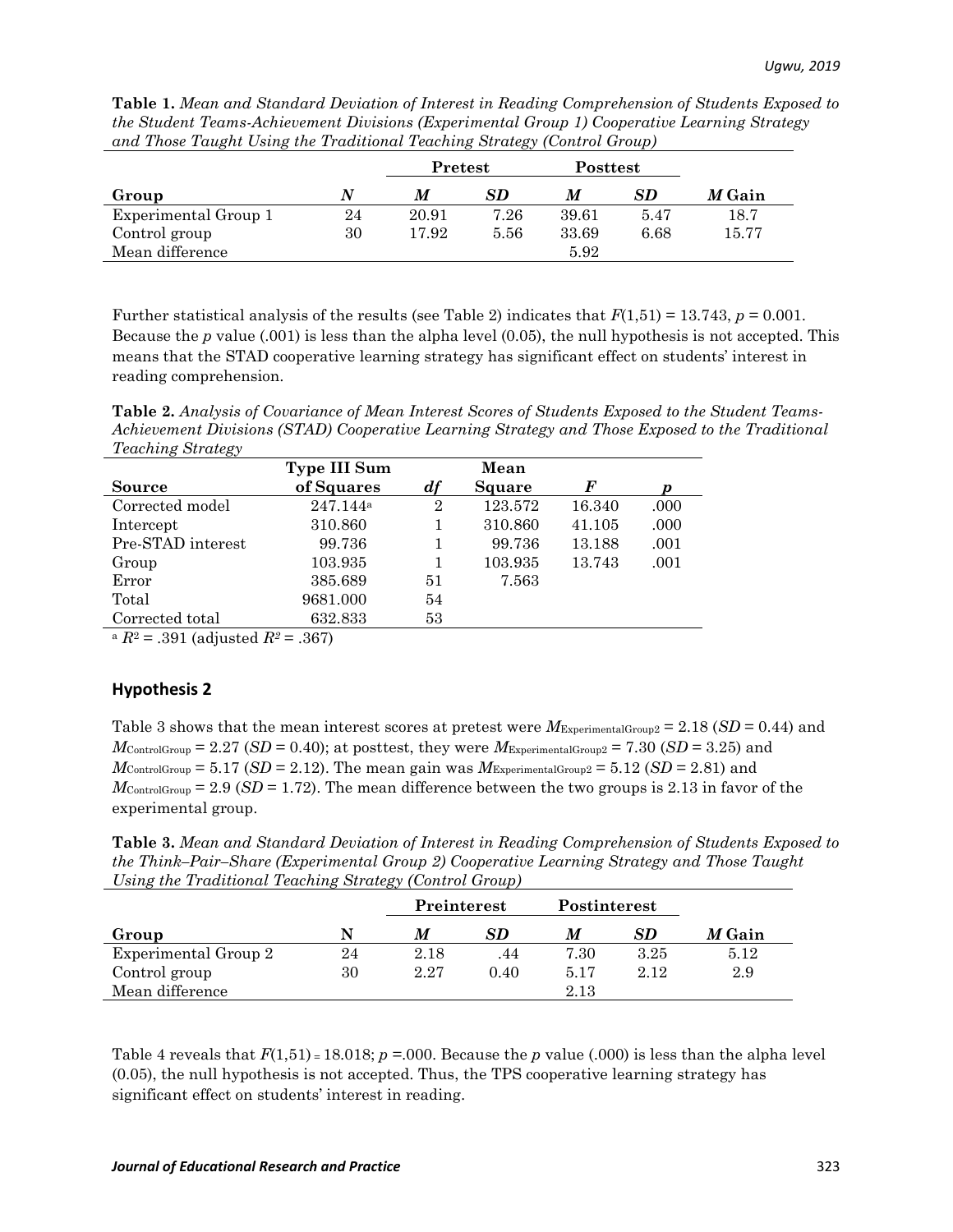| <b>Type III</b> |                                            |                      |                                 |                     |
|-----------------|--------------------------------------------|----------------------|---------------------------------|---------------------|
|                 |                                            |                      |                                 | р                   |
|                 |                                            |                      |                                 | .000                |
|                 |                                            |                      |                                 | .334                |
| 7.344           |                                            | 7.344                | 101.269                         | .000                |
| 1.307           |                                            | 1.307                | 18.018                          | .000                |
| 3.698           | 51                                         | .073                 |                                 |                     |
| 351.542         | 54                                         |                      |                                 |                     |
| 13.068          | 53                                         |                      |                                 |                     |
|                 | Sum of<br><b>Squares</b><br>9.369a<br>.069 | df<br>$\overline{2}$ | Mean<br>Square<br>4.685<br>.069 | F<br>64.600<br>.951 |

**Table 4.** *Analysis of Covariance of Mean Interest Scores of Students Exposed to the Think–Pair– Share (TPS) Cooperative Learning Strategy and Those Exposed to the Traditional Teaching Strategy*

 $a R^2 = .717$  (adjusted  $R^2 = .706$ )

## **Discussion**

The results revealed that both the STAD and TPS cooperative learning strategies have significant effects on students' interest in reading comprehension. It is evident that students exposed to STAD and TPS developed higher interest in reading. This finding supports the view of Korb (2011) that if students work cooperatively and engage in group discussion, they will be deeply involved in the lesson and their interest could be sustained. Similarly, Elliott et al. (2000) explained that to sustain students' interest, teachers should allow them to participate in meaningful projects with connections to the world outside of the classroom. The different stages of STAD and TPS paved the way for students to be actively involved during the learning process. As they gave and received peer feedback, wrote their insights, and reported to the entire class, they were able to keep to their assigned tasks. This helped to sustain their interest throughout the lesson periods. However, in the traditional teaching method, students worked individually, especially when it was time to answer the comprehension questions. Also, their teacher did almost all of the talking and students were sometimes unable to make meaningful contributions during the learning process.

Group discussion is an essential aspect of both STAD and TPS strategies because students are obliged to pair and then share with their peers. The positive effect of exposing students to cooperative learning is an indication that the more students talk about what they read, the more they are able to make connections and develop deeper insights. Talking about what they read gave room for more questions and answers, inputs, and clarifications by team members as well as the teacher. It is possible that the more questions students were able to generate and respond to, the more their insights on the text widened. Interest and comprehension go hand in hand: Students who understand what they read will most likely be more interested in reading than those who are not able to comprehend the reading task.

Additionally, shy students who ordinarily would not want to share their insight with others or even ask questions in class could found their small learning teams a friendlier environment with opportunities to do so. This is one of the gains of using cooperative learning, which thrives on individual accountability, an element that mandates each team member to contribute to the group success. Also, STAD and TPS enable students to be in charge of their own learning. This is helpful to both students and their teachers. It could give students the confidence that each of them has something to contribute to the learning process and that the teacher is not the centre of learning. In other words, cooperative learning can enhance learner autonomy. To the teacher, it could help her or him to trust that students can actually teach themselves and that she or he must not always direct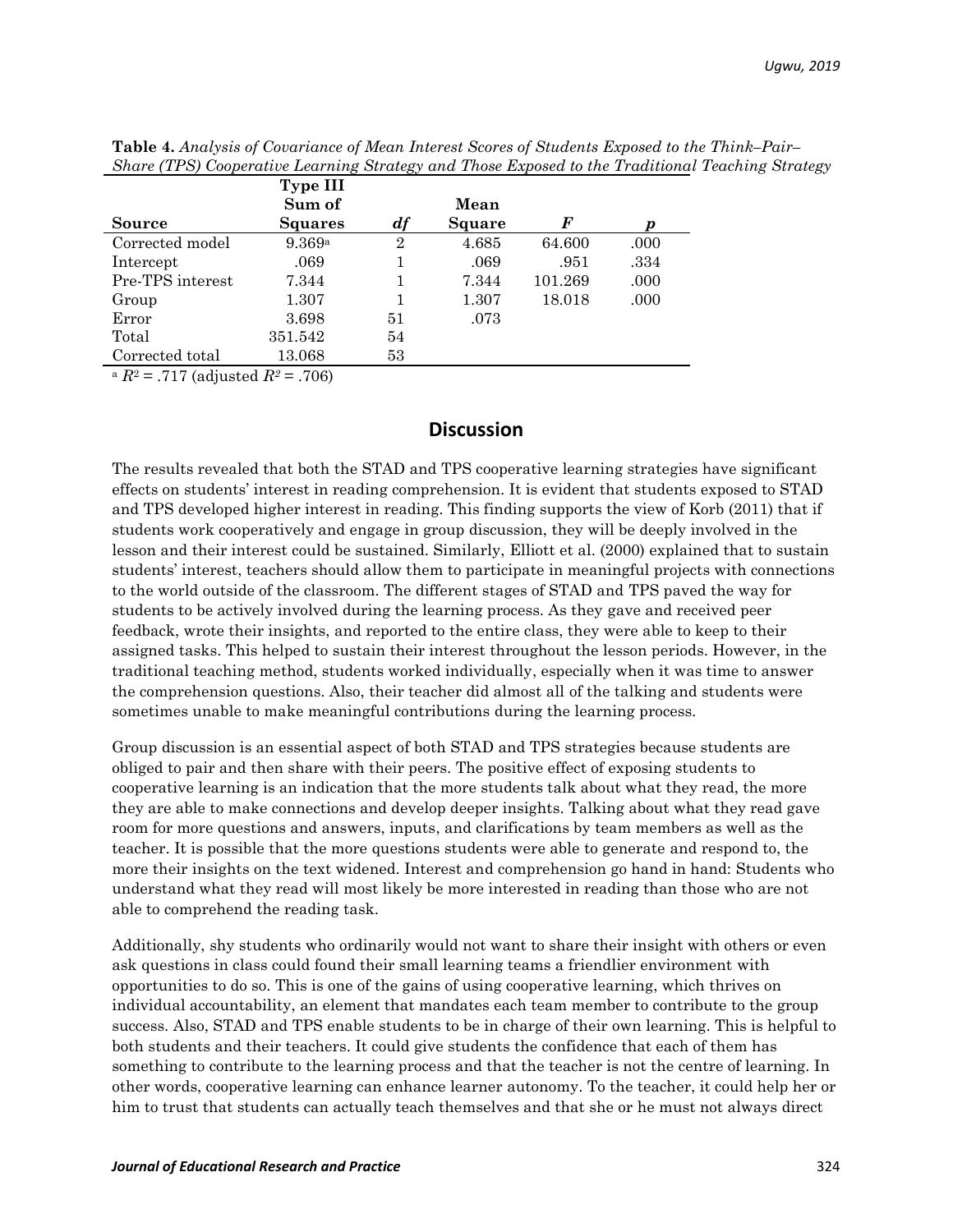learning. Taking advantage of this, teachers working in large classes might find it easier to teach reading comprehension by dividing students into manageable learning groups.

Issa, Aliyu, Akangbe, and Adedeji (2012) discovered that although developing interest in reading is a necessity for attaining academic success, a majority of students do not enjoy reading and, in fact, have very low interest in it. They concluded that teachers must find ways to increase students' interest in reading. The positive effects of STAD and TPS cooperative learning strategies as shown in this study indicate that if teachers adopt these strategies in their classrooms, it could boost students' interest.

There is also a positive connection between the result and the views of Elliott et al. (2000), who stressed that to improve students' interest in learning, teachers should allow them to evaluate their own work. Similarly, Osokoya (2011) explained that giving immediate feedback helps to sustain students' interest. TPS and STAD strategies enabled the students to give and receive immediate feedback among themselves and from their teachers. This might have helped them to track their group and individual progress and make the necessary adjustments so as to enhance their learning. It is, therefore, not surprising that students who were exposed to the two strategies recorded higher mean interest scores than those who were exposed to the traditional teaching strategy.

## **Conclusion and Recommendation**

This study has shown that using cooperative learning to teach could help to sustain students' interest in reading. Teachers should therefore encourage collaborative activities among students during reading comprehension lessons. STAD and TPS are activity based and could reduce boredom during lessons because learners are given different tasks to perform within a short period. Those activities make them task themselves and report to their groups or to the whole class.

However, while cooperative activities could enhance learning, teachers must remember that cooperative learning does not automatically guarantee learning success. Thus, they must ensure that they master the elements of cooperative learning and its pros and cons so that they can use it appropriately and then derive its many potential benefits. Teachers should ensure that students understand what exactly they are expected to do at any given time. Also, they have to monitor the group activities so that students do not spend the time arguing or engaging in other activities outside the learning scope. Only by doing the necessary things can the gains of STAD and TPS be achieved. Because reading comprehension is a challenge to many students, it is recommended that teachers assist them to read meaningfully by using effective teaching strategies such as STAD and TPS. If students are able to deepen their understanding of what they read, it will be easier for them to develop greater interest in reading as a whole.

## **References**

- Adb-Rahim, N., Jusoff, K., & Roslan, S. N. A. (2011). Sustaining communication in collaborative learning environment. *Journal of Public Administration and Social Policy*, *2*, 51–58. Retrieved from<http://psasir.upm.edu.my/23992/>
- Anyaegbu, M. I., Aghauche, E. E., & Nnamani, E. (2016). Poor reading habit and the academic performance of junior secondary school students in Enugu South Local Government Area of Enugu State. *Education Research Journal, 6,* 112–123.
- Babarinde, E. T., Babarinde, O., & Dike, V. (2017). Reading habit and use of electronic media by junior secondary school students in Nsukka Local Government of Nigeria. *Journal of Children Media, 12*, 26–32. doi:10.1080/17482798.2017.1403938

Bandura, A. (1977)*. Social learning theory.* Englewood Cliffs, NJ: Prentice-Hall.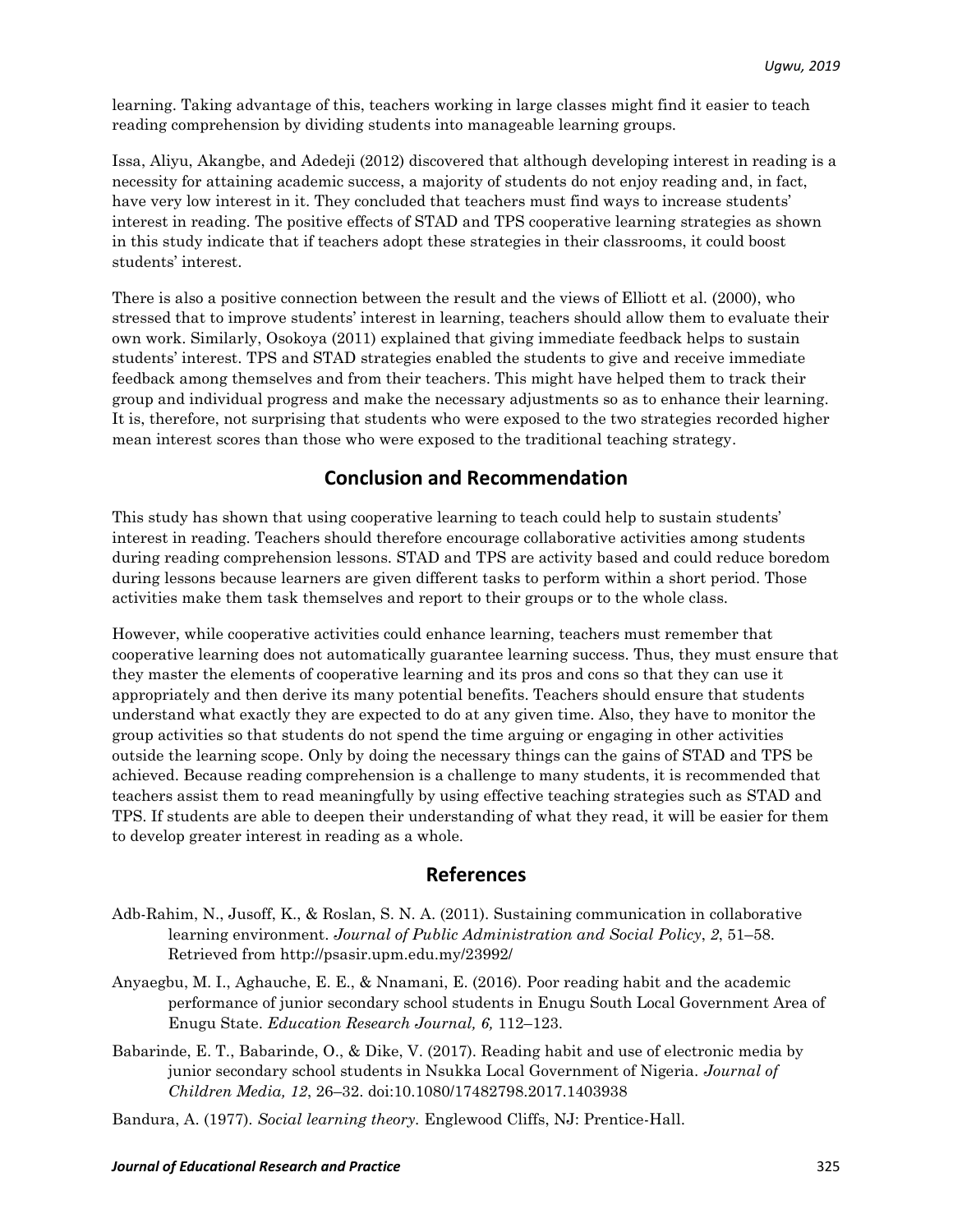- Battelle for Kids Partnership for 21st Century Learning. (2006). *Are they really ready to work? Employers' perspectives on the basic knowledge and applied skills of new entrants to the 21st century U.S. workforce.* Retrieved from [http://www.p21.org/storage/documents/FINAL\\_REPORT\\_PDF09-29-06.pdf](http://www.p21.org/storage/documents/FINAL_REPORT_PDF09-29-06.pdf)
- Betts, F. 1992. How systems thinking applies to education. *Educational leadership, 50*, 8–41. Retrieved from [http://www.ascd.org/publications/educational-leadership/ nov92/vol50](http://www.ascd.org/publications/educational-leadership/%20nov92/vol50%20/num03/How-Systems-Thinking-Applies-to-Education.aspx)  [/num03/How-Systems-Thinking-Applies-to-Education.aspx](http://www.ascd.org/publications/educational-leadership/%20nov92/vol50%20/num03/How-Systems-Thinking-Applies-to-Education.aspx)
- Chukwudi-Ofoedu, A., Amala, E., & Igbokwe, C. (2011). Rekindling interest in reading among students of tertiary institutions. *Literacy and reading in Nigeria, 13*, 185–192.
- Elliott, S., N., Kratochwill, T. R., Cook, J. L., & Travers, J. F. (2000). *Educational psychology: Effective teaching, effective learning* (3rd ed.). New York, NY: McGraw-Hill.
- Enighe, J. M., & Afangideh, M. E. (2018). Developing reading skills in beginning readers in Nigerian primary schools towards the millennium development goals. *Journal of Language Teaching and Research,9*, 1160–1167. [doi:10.17507/jltr.0906.05](http://dx.doi.org/10.17507/jltr.0906.05)
- Erschabek, S. (2010). *Using optional book clubs outside of school to increase reading levels and interest among elementary students*. Retrieved from http://www.fortbendisd.com/cms/lib09/TX01917858/Centricity/Domain/71/Using%20optional %20clubs%20of%20school%20to20increas%20levels%20and%20interest20%among%20eleme ntary%20studentspdf
- Fapohunda, O. (2018). *2018 NECO [June/July](https://www.myschoolgist.com/ng/neco-results-statistics/) results statistics: 71.48% Had 5 credits*. Retrieved from <https://www.myschoolgist.com/ng/neco-results-statistics/>
- Fisk, J. (2013). *How to spark interest in reading*. Retrieved from http://www.ehow.com/how\_8683171\_spark-interest-reading.html
- Inegbenehi, I. (2018). *NECO 2018 result statistics*. Retrieved from [https://flashlearners.com/check](https://flashlearners.com/check-neco-ssce-result-outt/)[neco-ssce-result-outt/](https://flashlearners.com/check-neco-ssce-result-outt/)
- Issa, A. O., Aliyu, M. B., Akangbe, R. B., & Adedeji, A. F. (2012). Reading interests and habits of the Federal Polytechnic, OFFA, students. *International Journal of Learning & Development, 2*, 470–486.
- Jalilifar, A. (2010). The effect of cooperative learning techniques on college students' reading comprehension. *System, 38,* 96–108.
- Korb, K. A. (2011). Picture books can speak a thousand words for peace. *Literacy and Reading in Nigeria, 13*, 52–59.
- Kpolovie, P. J., Okoto, T., & Joe, A. I. (2014). Academic achievement prediction: Role of interest in learning and attitude towards school. *International Journal of Humanities Social Sciences and Education, 1*, 73–100.
- Mandal, R. R. (2009). Cooperative learning strategies to enhance writing skills. *The Modern Journal of Applied Linguistics, 1*, 93–102*.*
- McLeod, S. A. (2016). *Bandura—Social learning theory*. Retrieved from http://www.simplypsychology.org/bandura.html
- Muodumogu, C. A. (2012). What methodologies do universal basic education teachers use in teaching reading in Benue State, Nigeria. *Pula: Botswana Journal of African Studies, 26*, 157–168.
- National Business and Technical Examinations Board. (2017). *The chief examiners' report on the 2017 May/June NBC/NTC examinations.* Benin City, Edo State, Nigeria: Author.
- National Examination Council (NECO). (2015). *Analysis of Performance of Candidates, Senior Secondary Certificate Examination (SSCE) 2011–2015*. Abuja, Nigeria: National Bureau of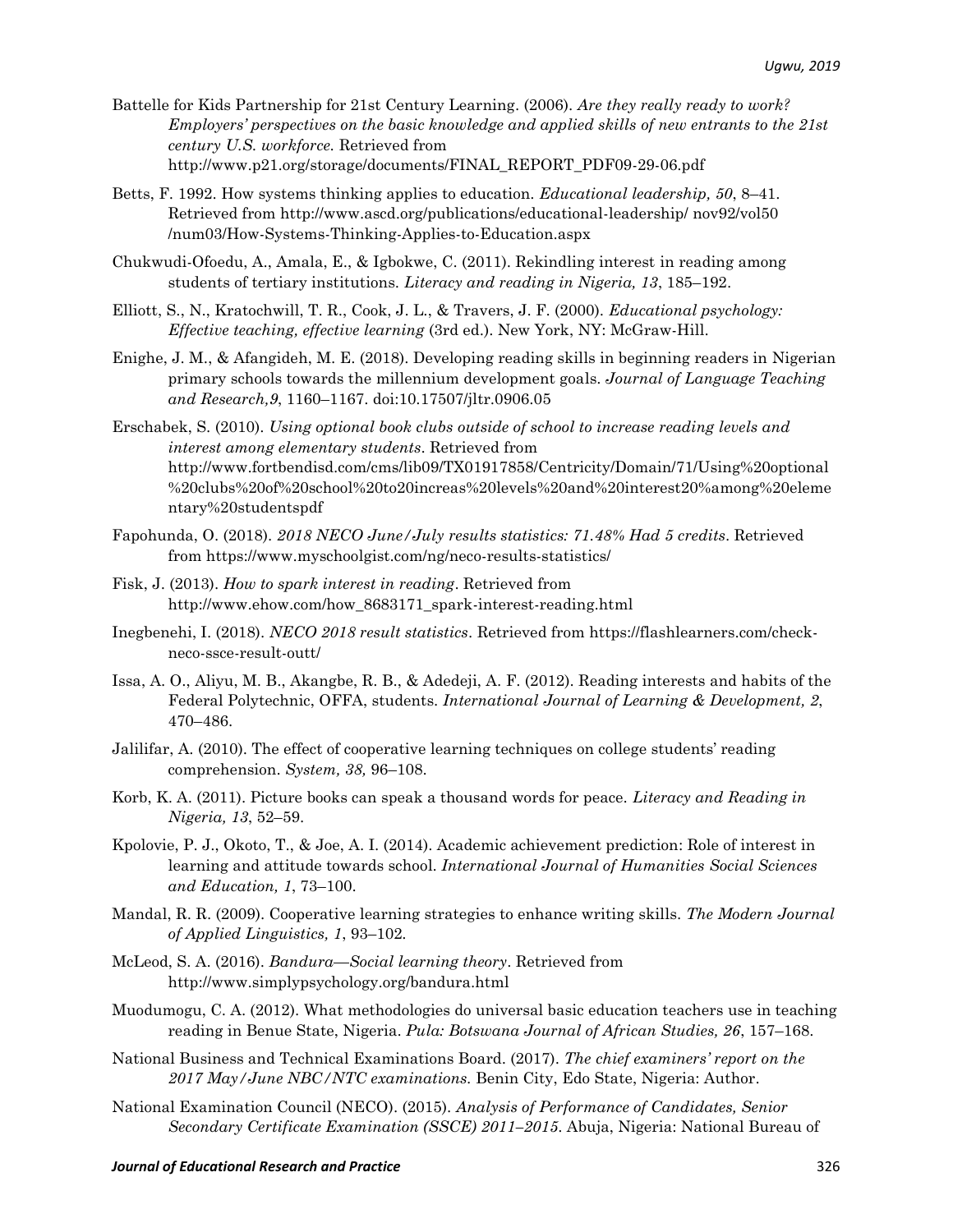Statistics. Retrieved from

<https://www.proshareng.com/admin/upload/reports/SSCEStudentPerformance20112015.pdf>

- Nuha, H. (2011). *Student teams-achievement divisions (STAD).* Retrieved from <https://hilmannuha.blogspot.com/2011/11/student-teams-achievement-divisions.html>
- Osokoya, E. O. (2011). *Introduction to secondary school teaching skills*. Ibadan, Nigeria: Laurel Educational Publishers.
- Oyetunde, T. O., & Muodumogu, C. A. (2009). A training programme for content area teachers to facilitate strategic reading and study behaviour among secondary school students in Jos, Plateau State, Nigeria. In N. M. Christopher (Ed.), *Voices from Africa on literacy for the attainment of sustainable* development (pp. 298–307). Newark, DE: International Development in Africa Committee & International Reading Association.
- Oyewusi, F. O. (2008). Creating an optimum reading culture in Nigeria: The role of the librarian. In O. Emejulu, L. Uwatt, & A. E. Arua (Eds.), *Topical issues in literacy, language and development in Nigeria* (pp. 344–353). Newark, DE: International Reading Association.
- Prensky, M. (2001). Digital natives, digital immigrants, Part 1. *On the Horizon, 9,* 1–6. doi:10.1108/10748120110424816
- Rotgans, J. I., & Schmidt, H. G. (2018). How individual interest influences situational interest and how both are related to knowledge acquisition: A microanalytical investigation. *The Journal of Educational Research, 111*, 530–540. doi:10.1080/00220671.2017.1310710
- Sama, M. K., & Hindatu, U. (2017). Revitalizing the teaching of reading in Nigerian schools. *International Journal of Topical Educational Issues*, *1*, 294–301.
- Schraw, G., Flowerday, T., & Lehman, S. (2001). Increasing situational interest in the classroom. *Educational Psychology Review, 13*, 211–224.
- Slavin, R. E. (1991). *Synthesis of research on cooperative learning* ASCD. *Educational Leadership*, *48*, 71–82. Retrieved from [www.ascd.org/ascd/pdf/journals/ed\\_lead/el\\_199102\\_slavin.pdf](http://www.ascd.org/ascd/pdf/journals/ed_lead/el_199102_slavin.pdf)
- Slavin, R. E. (1996). *Cooperative learning in middle and secondary schools*. *Clearing House, 69*, 200– 204.
- Slavin, R. E. (2010), *Co-operative learning: What makes group-work work?* In H. Dumont, D. Istance, & F. Benavides (Eds.), *The nature of learning: Using research to inspire practice* (pp. 161– 178). Paris, France: OECD Publishing. doi:10.1787/9789264086487-9-en.
- Sumekto, D. T. (2018). Investigating the influence of think–pair–share approach toward students' reading achievement. *Lingua Cultura, 12*, 195–202. doi:10.21512/lc.v12i2.4011
- von Maurice, J., Dörfler, T., & Artelt, C. (214). The relation between interests and grades: Path analyses in primary school age. *International Journal of Educational Research, 64*, 1–11. doi:10.1016/j.ijer.2013.09.011
- Vygotsky, L. S. (1978). *Mind in society: The development of higher psychological processes*. Cambridge, MA: Harvard University Press. Retrieved from
- West African Examination Council (WAEC). (2017). *Communiqué of International Summit on Examination Malpractice*. Retrieved from [http://www.waecheadquartersgh.org/index.php?option=com\\_content&view=article&id=171:co](http://www.waecheadquartersgh.org/index.php?option=com_content&view=article&id=171:communique-of-international-summit-on-examination-malpractice&catid=1:latest-news&Itemid=18) [mmunique-of-international-summit-on-examination-malpractice&catid=1:latest](http://www.waecheadquartersgh.org/index.php?option=com_content&view=article&id=171:communique-of-international-summit-on-examination-malpractice&catid=1:latest-news&Itemid=18)[news&Itemid=18](http://www.waecheadquartersgh.org/index.php?option=com_content&view=article&id=171:communique-of-international-summit-on-examination-malpractice&catid=1:latest-news&Itemid=18)
- West African Examination Council (WAEC). (2018). *Chief examiner's report*. Retrieved from <https://waeconline.org.ng/e-learning/Literature/litE227mw.html>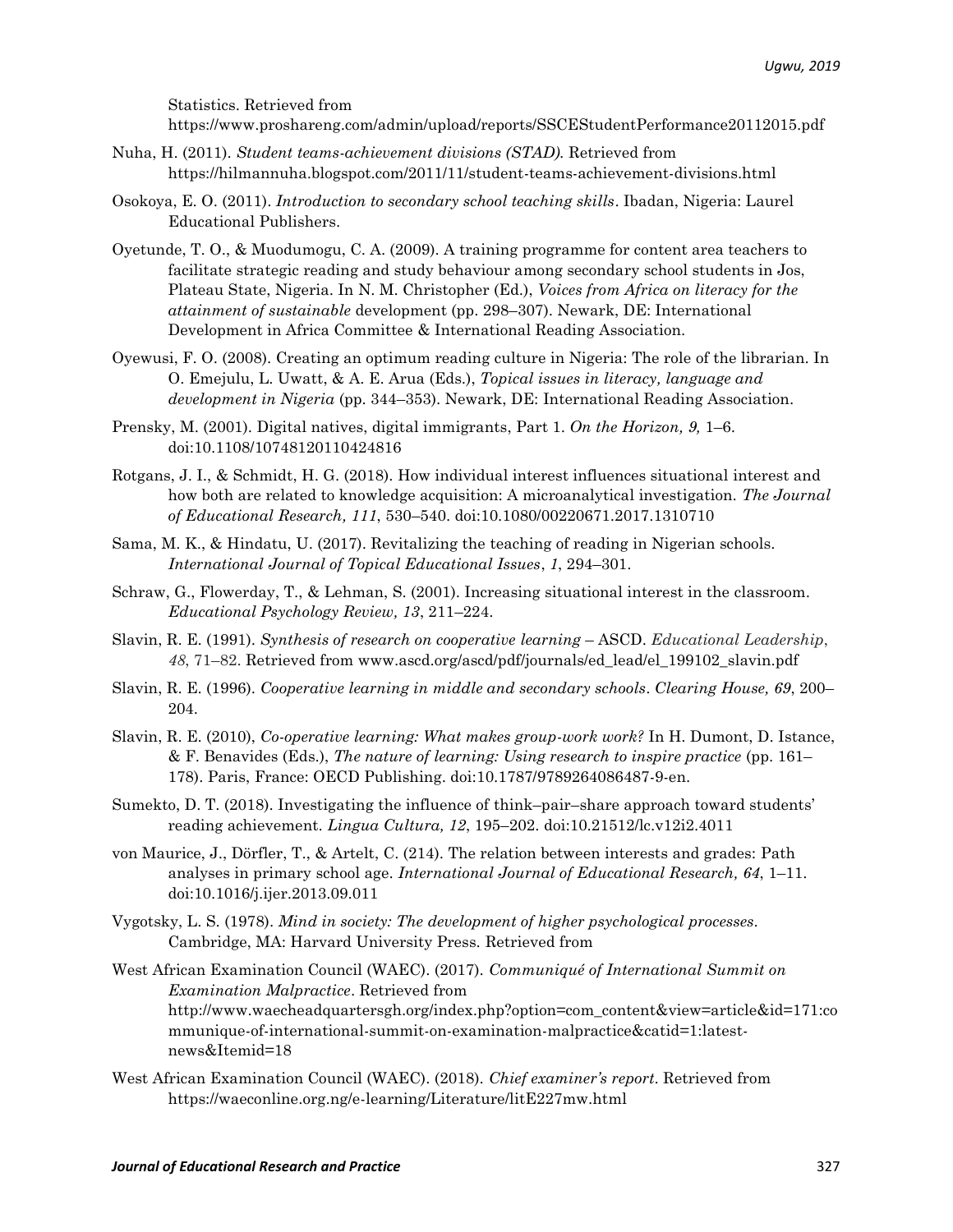West African Examination Council (WAEC). (2019). *Address by WAEC registrar Dr. Iyi Uwadiae at the formal opening of the 67th Annual Council Meeting in Freetown Sierra Leone on Tuesday, March 19, 2019.* Retrieved from [http://www.waecheadquartersgh.org/index.php?option=com\\_content&view=article&id=183:a](http://www.waecheadquartersgh.org/index.php?option=com_content&view=article&id=183:address-by-waec-registrar-dr-iyi-uwadiae-at-the-formal-opening-of-the-67th-annual-council-meeting-in-freetown-sierra-leone-on-tuesday-march-19-2019&catid=1:latest-news&Itemid=18)

[ddress-by-waec-registrar-dr-iyi-uwadiae-at-the-formal-opening-of-the-67th-annual-council](http://www.waecheadquartersgh.org/index.php?option=com_content&view=article&id=183:address-by-waec-registrar-dr-iyi-uwadiae-at-the-formal-opening-of-the-67th-annual-council-meeting-in-freetown-sierra-leone-on-tuesday-march-19-2019&catid=1:latest-news&Itemid=18)[meeting-in-freetown-sierra-leone-on-tuesday-march-19-2019&catid=1:latest](http://www.waecheadquartersgh.org/index.php?option=com_content&view=article&id=183:address-by-waec-registrar-dr-iyi-uwadiae-at-the-formal-opening-of-the-67th-annual-council-meeting-in-freetown-sierra-leone-on-tuesday-march-19-2019&catid=1:latest-news&Itemid=18)[news&Itemid=18](http://www.waecheadquartersgh.org/index.php?option=com_content&view=article&id=183:address-by-waec-registrar-dr-iyi-uwadiae-at-the-formal-opening-of-the-67th-annual-council-meeting-in-freetown-sierra-leone-on-tuesday-march-19-2019&catid=1:latest-news&Itemid=18)

- Yaduvanshi, S., & Singh, S. (2019). Fostering achievement of low-, average-, and high-achievers students in biology through structured cooperative learning (STAD Method). *Education Research International, 2019,* 1462179. doi[:10.1155/2019/1462179](https://doi.org/10.1155/2019/1462179)
- Yusuf, A. R., & Awoyemi, O. O. (2018). Reading habits of users as determinants of the utilisation of Library information resources of selected public libraries in the south west geo-political zone of Nigeria. *International Journal of Library and Information Science Studies, 4*, 32–56.
- Yusuf, Q., Jusoh, Z., & Yusuf, Y. Q. (2019). Cooperative learning strategies to enhance writing skills among second language learners. *International Journal of Instruction, 12,* 1399–1412.

[*Appendix follows*]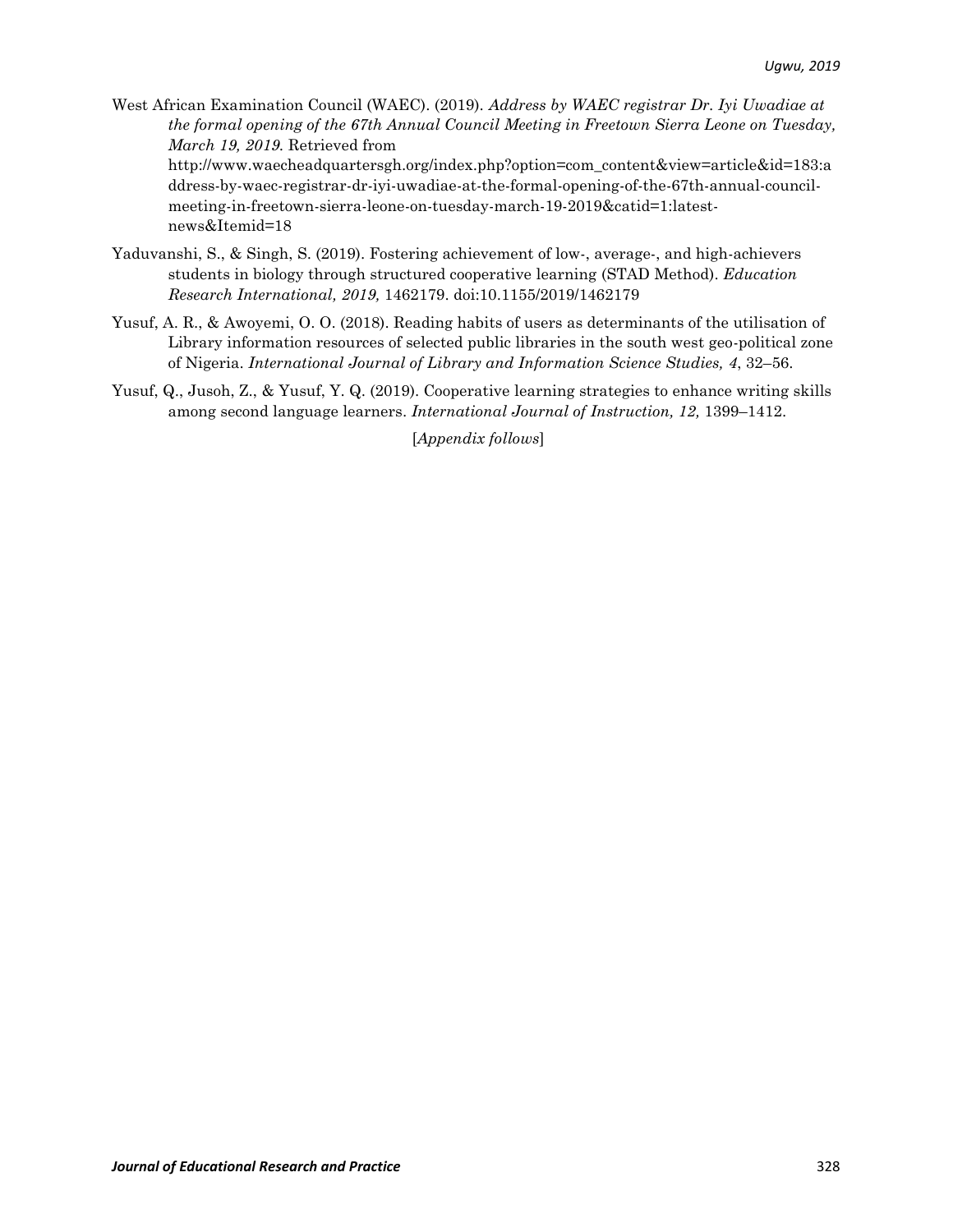## **Appendix Interest in Reading Inventory (IRI)**

**ID NUMBER: \_\_\_\_\_\_\_\_\_\_\_\_\_ Male\_\_\_\_ Female: \_\_\_\_ Date: \_\_\_\_\_\_\_\_\_\_\_\_\_\_\_**

*Dear student, this questionnaire is intended to gather information for a research. Please feel free to give honest and correct information. Any information you provide will be treated confidentially.*

|                                                                         | <b>Strongly</b> |       |                 | <b>Strongly</b> |
|-------------------------------------------------------------------------|-----------------|-------|-----------------|-----------------|
| <b>Statement</b>                                                        | Agree           | Agree | <b>Disagree</b> | <b>Disagree</b> |
| 1.I enjoy reading.                                                      |                 |       |                 |                 |
| 2. Even though I can read, I find it so boring.                         |                 |       |                 |                 |
| 3. Reading is very important to me.                                     |                 |       |                 |                 |
| 4. The major reason why I read is to pass my examination.               |                 |       |                 |                 |
| 5. Watching television interests me more than reading.                  |                 |       |                 |                 |
| 6. Unless I am preparing for an examination or given an                 |                 |       |                 |                 |
| assignment, I do not really bother so much to read.                     |                 |       |                 |                 |
| 7.I do not like reading other books apart from my textbooks and         |                 |       |                 |                 |
| notebooks.                                                              |                 |       |                 |                 |
| 8. When I was a child, I wish someone read aloud to me.                 |                 |       |                 |                 |
| 9.I wonder how some people can read for a long time without             |                 |       |                 |                 |
| feeling bored.                                                          |                 |       |                 |                 |
| 10. I like borrowing books from the library.                            |                 |       |                 |                 |
| 11. One should not spend money buying books that are not                |                 |       |                 |                 |
| recommended by teachers.                                                |                 |       |                 |                 |
| 12. If there is a reading club in my school, I will like to join.       |                 |       |                 |                 |
| 13. If someone wants to give me a gift, I will prefer a book to some    |                 |       |                 |                 |
| other items.                                                            |                 |       |                 |                 |
| 14. If I read more books, I will improve in my academic                 |                 |       |                 |                 |
| performance.                                                            |                 |       |                 |                 |
| 15. I think the library is an interesting place to spend time reading.  |                 |       |                 |                 |
| 16. If I am reading, I cannot afford to go out for sports or recreation |                 |       |                 |                 |
| until I read to my satisfaction.                                        |                 |       |                 |                 |
| 17. When I am with my friends, we talk about what we read               |                 |       |                 |                 |
| recently.                                                               |                 |       |                 |                 |
| 18. I wish I could teach my siblings how to read.                       |                 |       |                 |                 |
| 19. I do not have much interest in reading because nobody               |                 |       |                 |                 |
| motivates me to read.                                                   |                 |       |                 |                 |
| 20. I develop interest in reading because my teachers motivate me       |                 |       |                 |                 |
| to read.                                                                |                 |       |                 |                 |
| 21. Reading does not really matter to me because I have other           |                 |       |                 |                 |
| things to keep me busy and happy.                                       |                 |       |                 |                 |
| 22. During the holidays, I will spend more time reading novels than     |                 |       |                 |                 |
| going out with friends.                                                 |                 |       |                 |                 |
| 23. When someone gives me a book for a present, I feel very happy.      |                 |       |                 |                 |
| 24. Reading is my best hobby.                                           |                 |       |                 |                 |
| 25. I prefer playing sports and computer games to reading.              |                 |       |                 |                 |
| 26. I enjoy reading at night than making free night calls.              |                 |       |                 |                 |
| 27. I think the library is a boring place to spend time.                |                 |       |                 |                 |
| 28. I will definitely continue to read even when I finish schooling.    |                 |       |                 |                 |
| 29. Most times, I read only the books that my teachers ask me to        |                 |       |                 |                 |
| read.                                                                   |                 |       |                 |                 |
| 30. Whenever I see someone holding a book, I feel like collecting it    |                 |       |                 |                 |
| to read.                                                                |                 |       |                 |                 |